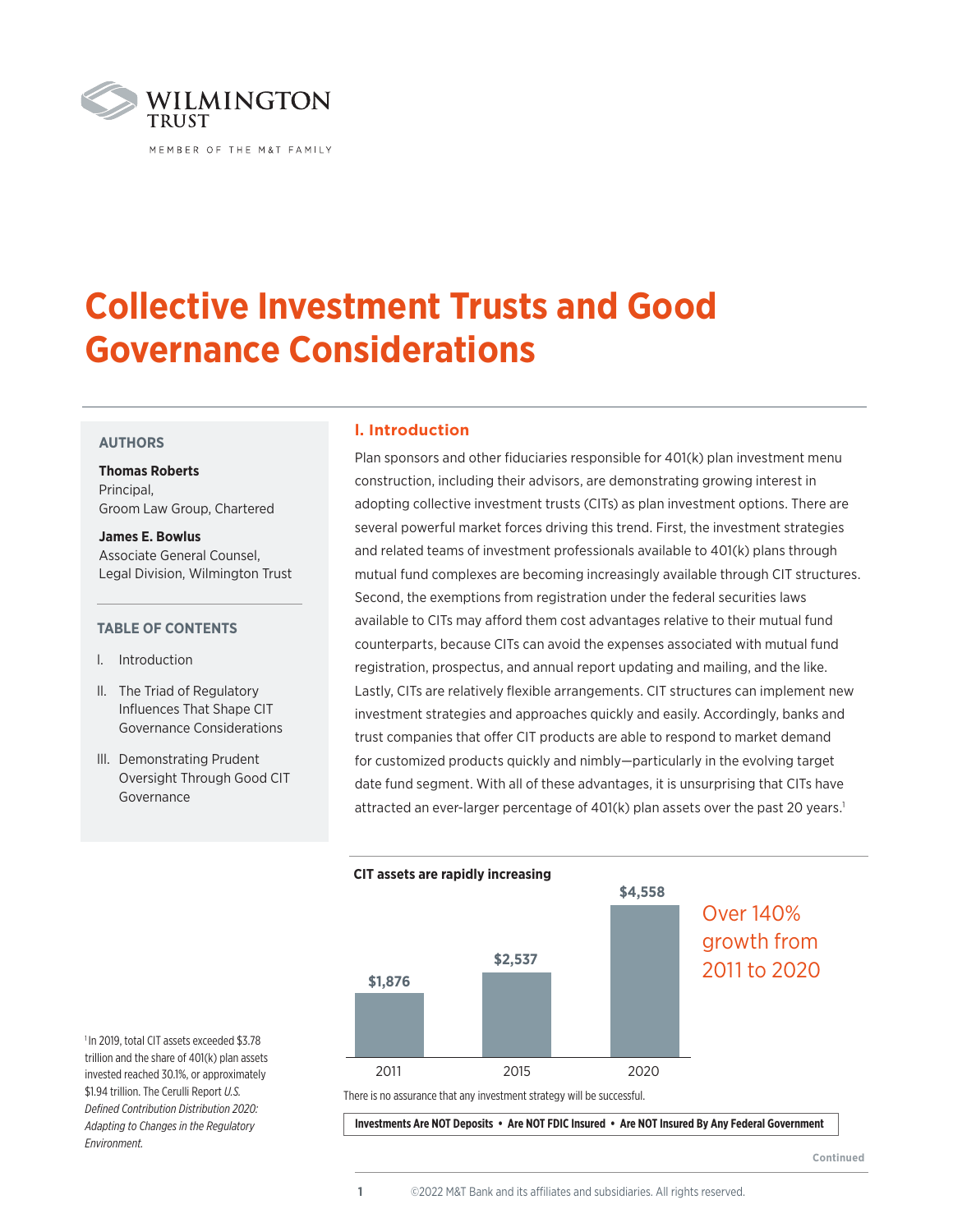There is significant regulatory focus on banks and trust companies that offer CITs to ensure they maintain sound, coherent, procedures.



With increased interest from plan fiduciaries in CITs, the governance practices, and the policies and procedures banks and trust companies, CIT governance practices, and the policies and procedures banks and trust companies use to govern their CIT offerings, are emerging as factors that may warrant consideration by plan fiduciaries when making plan investment option decisions. As discussed below, modern CIT structures have been shaped by and reflect a triad of regulatory influences—arising, respectively, under the body of state and federal laws governing the exercise of trust powers by banking institutions; the federal securities laws; and the Employee Retirement Income Security Act (ERISA) of 1974, as amended.<sup>2</sup> Evident in each instance is a concentrated regulatory focus on the need for banks and trust companies that offer CITs to maintain sound, coherent, and wellimplemented policies and procedures to assure that CITs are prudently administered and managed by the sponsoring institution. This paper uses the term "governance" to refer to the processes and procedures that banks and trust companies adopt for purposes of achieving these prudent CIT administration and management objectives.

Interest in good CIT governance is not limited to the community of regulators. Governance is also relevant to plan fiduciary decision-making. In this regard, a plan fiduciary's consideration of the quality of an institution's CIT governance practices would be consistent with undertaking a prudent evaluation of the institution's CIT offerings.

Below, we briefly explore relevant portions under each of the three legs of the regulatory triad referenced above. In particular, we examine the regulatory emphasis on the central role that good CIT governance—in the form of welldesigned and implemented bank-maintained processes and procedures—plays in the ongoing management and operation of CITs. We also address and discuss how regulatory considerations inform CIT governance policies and may be reflected and implemented through good governance practices.

2 The Internal Revenue Code (Code) has also exerted a strong influence on the development of CITs. Federal tax laws have largely focused on the types of arrangements eligible to participate in CITs as distinct from the governance processes and procedures a sponsoring financial institution utilizes to manage CITs.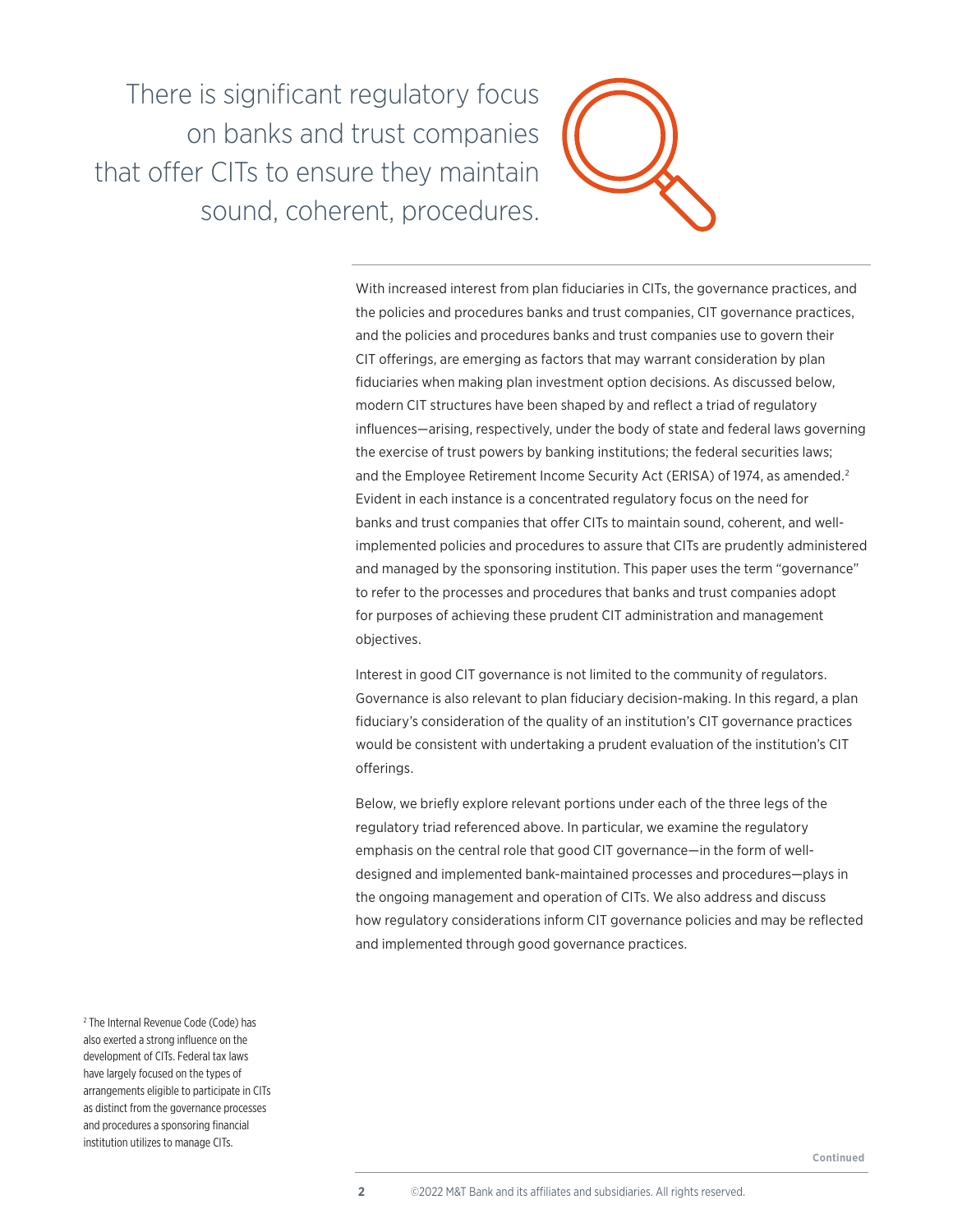# **Triad of regulatory influences that shape CIT governance considerations**

#### **State and Federal Banking Laws**

- Regulation 9 & OCC
- Prudent delegation and oversight
- Ongoing due diligence

**Maintain sound, coherent and well-implemented policies and procedures**

# **The Federal Securities Laws**

- CITs eligible for federal securities laws exemptions
- Must maintain clear governance practices
- Bank must maintain "substantial investment responsibility"

**Employee Retirement Income Security Act of 1974**

- ERISA fiduciary duties
- Duty to avoid prohibited transactions

**State and Federal Banking Laws Leg 1**

<sup>3</sup> W. Wade, Bank-Sponsored Collective Investment Funds: An Analysis of Applicable Federal Banking and Securities Laws, 35 Bus. Law. 361, 363 (1980).

4 Id. Please also note: as used in this article, the word "bank" refers to both depository institutions regulated as such and to trust companies. Trust companies are business entities authorized to engage in the business of acting as a trustee and similar fiduciary and custodial activities. Although regulated as banking institutions, trust companies typically do not engage in the typical commercial banking functions of accepting general deposits and lending money. See, W. Wade, Bank-Sponsored Collective Investment Funds: Multi-Dimensional Regulation, First Edition, published by the American Bankers Association, (2015).

5 Wade, 35 Bus. Law. 361,364.

6 Id., citing 26 Fed. Res. Bull. 393 (1940).

7 Id., at 365.

 $^8$  Id.

# **II. The Triad of Regulatory Influences That Shape CIT Governance Considerations**

# **A. The first leg of the triad – state and federal banking laws**

CITs of the modern era evolved from common trust fund arrangements that statechartered banking institutions developed during the 1920s.<sup>3</sup> It was during this period that a number of states first enacted legislation permitting state-chartered bank and trust companies to commingle funds of clients to whom they owed fiduciary responsibilities as a trustee (e.g., in connection with the administration of an estate).<sup>4</sup> These state law developments were reflected in changes at the federal level in 1936 when the Federal Reserve Board, which at that time regulated the exercise of fiduciary powers by national banks, adopted regulations permitting the use of common trust funds by nationally chartered banks, subject to the limitation that such funds be maintained only in connection with the investment of funds "held for true fiduciary purposes."<sup>5</sup> The purpose of the restriction was to ensure that common trust funds maintained by national banks were used to advance economic and administrative efficiencies in the administration of fiduciary accounts, and not as vehicles for the investment of funds by the general public.<sup>6</sup>

In 1962, Congress transferred supervisory authority over the trust powers of national banks from the Federal Reserve Board to the Office of the Comptroller of the Currency (the OCC).<sup>7</sup> One year later, the OCC adopted a comprehensive new regulation addressing fiduciary activities of national banks, including the operation of pooled investment trusts—12 C.F.R. Part 9 (Reg. 9). Importantly, Reg. 9 did not limit the use of pooled trust fund products to the management of monies held for "true fiduciary purposes."<sup>8</sup> This key development allowed for the emergence of modern CITs. At both the federal and state levels today, banking regulators generally look to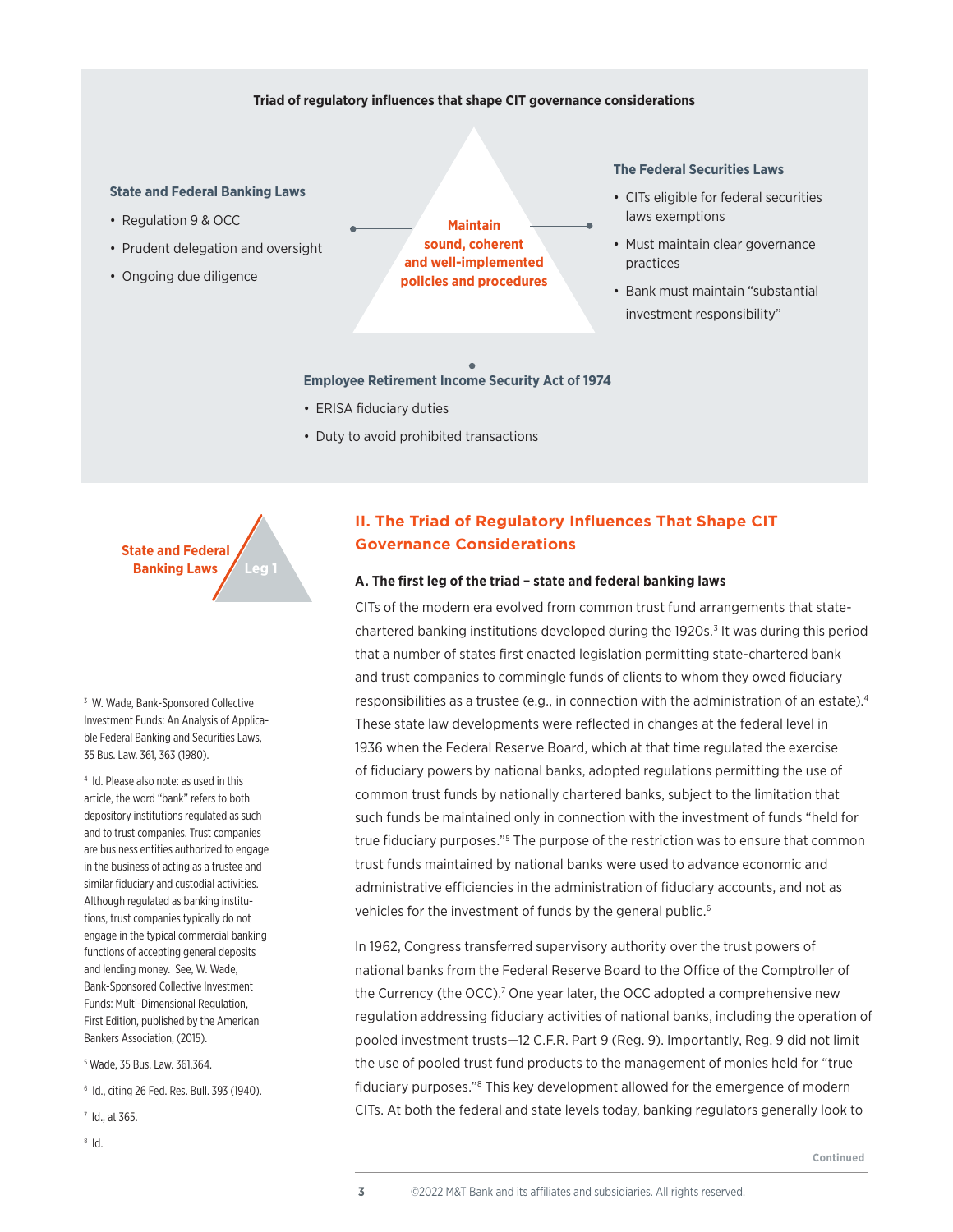Reg. 9 and its principles as the prevailing regulatory standard for the oversight of CITs.<sup>9</sup>

While Reg. 9 is directly applicable only to nationally chartered banks and trust companies, the laws and regulations applicable to state-chartered institutions frequently subject CITs maintained by state-chartered entities to compliance with Section 9.18 or to compliance with similarly written state provisions.<sup>10</sup> The Federal Deposit Insurance Corporation (FDIC) recommends that "[e]ven where not required by law, the standards set forth in Section 9.18 should be followed by state nonmember banks as industry best-practices for all funds."11

Reg. 9 distinguishes between two types of pooled trust funds. Section 9.18(a) (1) describes a traditional common trust fund as: "A fund maintained by the bank, or by one or more affiliated banks, exclusively for the collective investment and reinvestment of money contributed to the fund by the bank, or by one or more affiliated banks, in its capacity as trustee, executor, administrator, guardian, or custodian under a uniform gifts to minors act." By contrast, the modern CIT that has emerged as a popular 401(k) plan investment vehicle is described in Section 9.18(a)(2) as: "A fund consisting solely of assets of retirement, pension, profit sharing, stock bonus or other trusts that are exempt from Federal income tax."

Reg. 9 enshrines a core regulatory principle applicable to CIT management that profoundly shapes CIT governance considerations: "A bank administering a collective investment fund shall have *exclusive management thereof, except as a prudent person might delegate responsibilities to others.*"12 The OCC explains that this notion of exclusive management, subject to the ability to prudently delegate, derives from the Restatement of Trusts' prudent investor rule.13 In guidance, the OCC has drawn similarities between the prudent investor rule's allowance for prudent delegation and ERISA principles permitting investment fiduciaries to prudently delegate investment responsibilities.14

The OCC emphasizes that principles of prudence apply whenever a bank engages in determinations about whether and to whom CIT management authorities may be delegated:

"The trustee must act prudently in deciding whether, to whom, and in what manner to delegate fiduciary authority in the administration of a trust. The trustee should consider all relevant circumstances in connection with the delegation of investment functions, including the knowledge, skill, capabilities, and compensation of both the trustee and agent. Other circumstances to be considered include the size of the trust, the nature and complexity of the trust assets, and the particular goals of the investment strategy."15

The OCC has also indicated that the duty of prudence is an ongoing one that continues following a decision to delegate: "The trustee is under a duty to supervise any agents to whom investment responsibilities are delegated."16 Consistent with that guidance, the OCC has indicated, for example, that the "exclusive management" requirement of Section 9.18(b)(2) is not met if the trustee simply accepts an

9 See FDIC Trust Examination Manual, Section 7, Compliance- Pooled Investment Vehicles (many states have promulgated laws regarding CIFs. Due primarily to the need to comply with federal securities and tax laws, state laws are generally similar to Regulation 9.18.)

10 FDIC Trust Examination Manual, Section 7, Compliance- Pooled Investment Vehicles, Section 7.E.1.

#### $11$  Id.

 $12$  C.F.R. § 9.18(b)(2) (emphasis added).

13 See *Comptroller's Handbook, Asset Management, Collective Investment Funds,*  Version 1.0 (May, 2014), at 43.

14 See *Comptroller's Handbook, Investment Management Services* (Aug. 2001), at 120.

15 Id.

16 Id.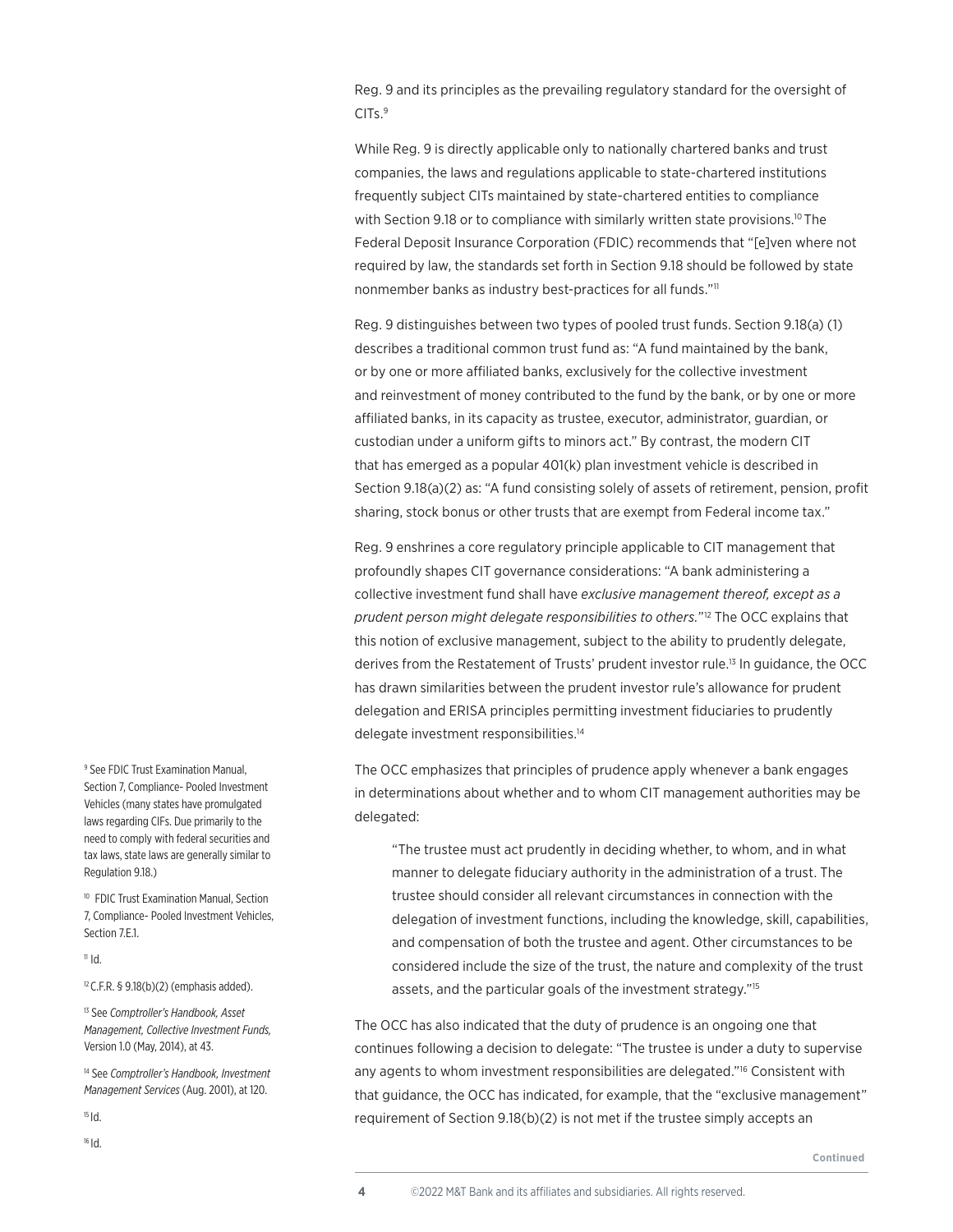investor's direction as to the broker-dealer to be used to execute a CIT's trades.17

A national bank *may* use qualified personnel and facilities of affiliates to perform services related to the exercise of its trust powers; and it may, pursuant to a written agreement, purchase services related to the exercise of those powers from another bank or another third-party entity.<sup>18</sup> But the bank's CIT management activities remain subject to an overarching requirement—that they be managed by or under the direction of the bank's board of directors, even though the board may permissibly assign any function related to the exercise of fiduciary powers to a bank director, officer, employee, or committee.19

It has become increasingly commonplace for banks to engage the services of expert investment advisors—typically referred to as "subadvisors"—to render recommendations to the bank with respect to the investment and re-investment of CIT assets. As noted at the outset of this paper, part of the appeal of CITs to plan fiduciaries is that the strategies and the investment personnel utilized by CIT subadvisors often align with those of a counterpart, previously established, mutual fund offering. By adopting CITs, a plan may make those same strategies and investment personnel available to participants, but at a relatively lower level of expense. The activities of the CIT subadvisor, however, remain subject to the oversight and ultimate authority of the bank.

With respect to the use of subadvisors, a particular OCC concern is that banks not "rent their charters" to third-party registered investment advisors seeking to use the bank's status as a fiduciary to sponsor one or more funds on their behalf.<sup>20</sup> The OCC has emphasized that a bank's use of outside third parties to perform functions on its behalf does not diminish the responsibility of the bank's internal management team to ensure that those functions are performed in a safe and sound manner and in compliance with applicable laws.<sup>21</sup> The OCC expects a national bank relying upon third parties, including CIT subadvisors, to maintain risk management processes that are commensurate with the level of risk and complexity of the third-party relationship; with more comprehensive and rigorous oversight and management of third-party relationships that involve critical activities.<sup>22</sup> Accordingly, the OCC expects that banks utilizing the services of CIT sub-advisors will exercise periodic reviews of sub-advisor performance, style consistency, and investment of fund assets in a manner consistent with applicable investment guidelines.<sup>23</sup>

National banks are required to adopt and follow written policies and procedures that are adequate to maintain their fiduciary activities in compliance with applicable law.<sup>24</sup> The OCC has offered suggestions on risk management and on the development, implementation, and use of risk management procedures.25 Under that guidance, a bank should be able to demonstrate control over the documents that afford clients access to CIT investment funds, including the maintenance of original documentation in a secure, centrally controlled location. The bank also should maintain a system of internal controls, including an effective audit program for assuring that the bank is adhering to the terms and conditions of CIT instruments (i.e., declarations of trust and participation agreements).<sup>26</sup>

**Continued**

<sup>17</sup> OCC Interpretive Letter No, 219 (May 25, 1989).

18 12 C.F.R. § 9.4.

# 19 Id.

20 See OCC Bulletin 2011-11, Collective Investment Funds and Outsourced Arrangements (a bank's delegation of its responsibilities to a third party does not relieve the bank of its responsibilities as a fiduciary) and OCC Bulletin 2020-10, Third-Party Relationships: Frequently Asked Questions to Supplement OCC Bulletin 2013-29 (March 5, 2020).

21 See OCC Bulletin 2013-29, Third-Party Relationships: Risk Management Guidance (Oct. 30, 2013).

#### 22 Id.

<sup>23</sup> See Comptroller's Handbook, Investment Management Services (Aug. 2001), at 25.

#### 24 12 C.F.R. § 9.5.

25 OCC Bulletin 2011-12, Sound Practices for Model Risk Management: Supervisory Guidance of Model Risk Management.

 $26$   $\text{Id}$ .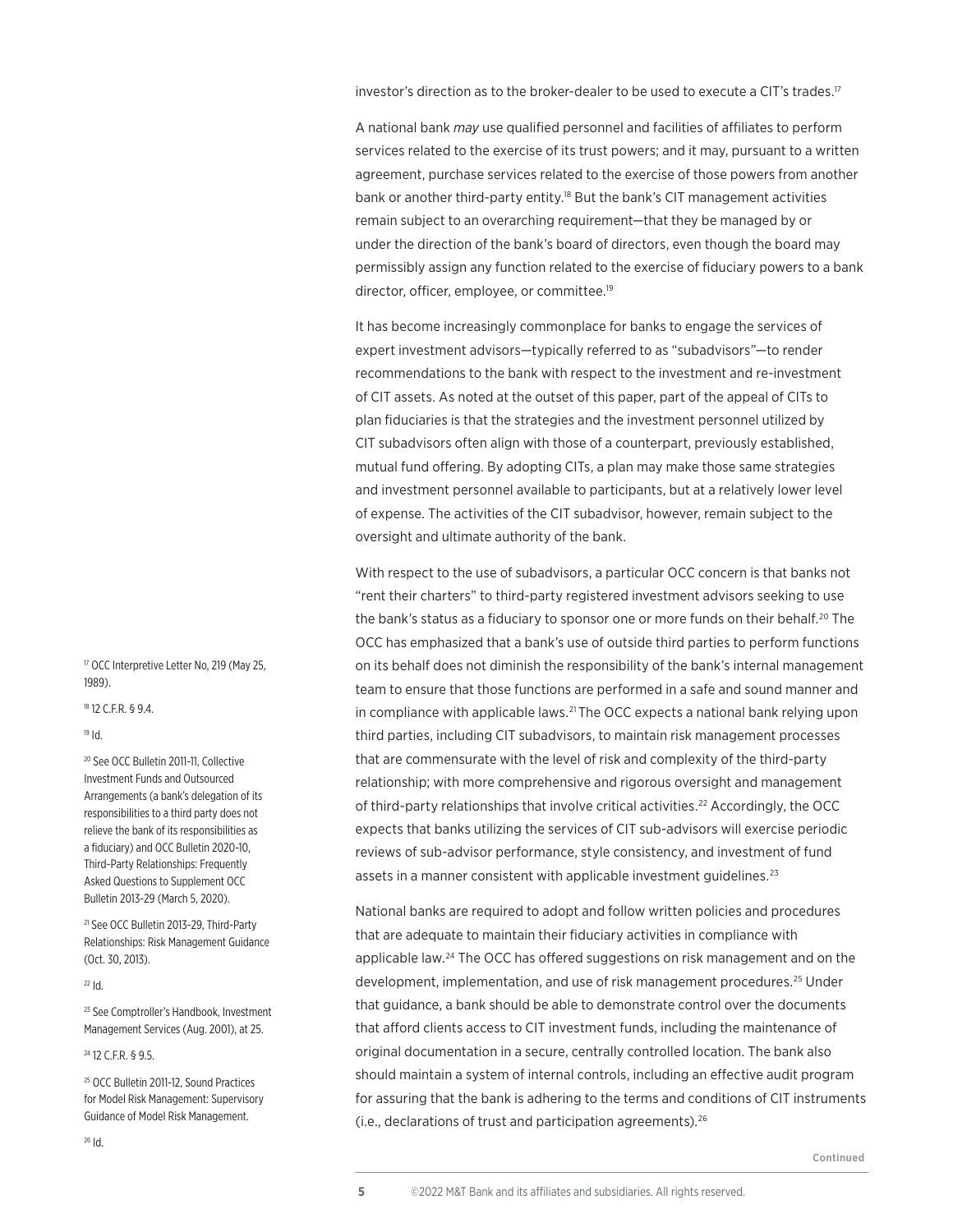A national bank also is required to conduct a formal review of all of the assets for which it has investment discretion at least once per year.<sup>27</sup> The review must determine whether CIT assets are being invested in a manner consistent with the fund's plan and investment strategy.<sup>28</sup> It should also reflect deliberation on the fund's investment objectives and guidelines and investment performance, as well as reaffirm or change the investment objectives and guidelines as appropriate.

**to summarize: Reg. 9 and the OCC's related guidance emphasize the importance of ongoing bank monitoring and oversight of CIT functions, including oversight of any services of subadvisors and other vendors as an essential element of maintaining CITs. The trustee of a CIT may not function as a mere custodian, but needs to undertake active, ongoing due diligence and inquiry as to whether the needs of the CIT are being met and whether the interests of the CIT are being properly served. As noted, the principles of Reg. 9 are looked to by regulators, including the FDIC, as "best practices" for CITs maintained by state-chartered institutions.** 



#### 27 12 CFR §9.6.

<sup>28</sup> See Comptroller's Handbook, Asset Management, Collective Investment Funds, Version 1.0 (May 2014), at 19.

29 The '40 Act defines the term "bank" in section 2(a)(5) to include depository institutions as defined under the Federal Deposit Insurance Act, a Federal Reserve System member bank and "any other banking institution or trust company … doing business under the laws of any state of the United States, a substantial portion of the business of which consists of receiving deposits or exercising fiduciary powers similar to those permitted to national banks under the authority of the Comptroller of the Currency and which is supervised or examined by State or Federal authority having supervision over banks ... ." The '33 Act's section 3(a)(2) exemption incorporates the same'40 Act definition by reference.

30 First Liberty Real Estate Fund, SEC No-Action Letter (July 14, 1975).

31 See, Employee Benefit Plans, Securities Act Rel. No. 6188 (Feb. 1, 1980).

<sup>32</sup> See, e.g., Frank Russell Trust Co., SEC No-Action Letter (July 11, 1980).

#### **B. The second leg of the triad – the federal securities laws**

Sections 3(c)(11) of the Investment Company Act of 1940 (the '40 Act) and 3(a (2) of the Securities Act of 1933 (the '33 Act) make available to CITs counterpart exemptions from the registration and related disclosure and reporting requirements under each of those statutes. In order to qualify for the exemptions, CITs must be "*maintained by a bank*" and must consist solely of assets of one or more trusts of certain types of retirement plans—primarily those that meet qualification requirements under Code section 401(a), certain types of governmental plans or church plans.29

The Staff of the Securities and Exchange Commission (SEC) has stated that it would not be inconsistent with the "maintained by" requirement for a bank to retain an investment advisor to assist with the management of CIT assets.<sup>30</sup> However, the Staff has made clear that a bank may not go so far as to entirely out-source CIT investment management responsibilities by relying completely on the efforts of a retained investment advisor. In the view of the SEC, the key phrase embedded within the exemptions—referencing CITs that are "maintained by a bank"—requires a bank relying on the exemptions to exercise "*substantial investment responsibility*" over CIT assets; a bank that functions in a mere custodial or similar capacity with respect to CIT assets fails to satisfy the requirement.31 In no-action letter guidance, the SEC Staff has indicated that a bank relying upon the recommendations of third-party investment advisors for purposes of managing CIT assets would need to approve or authorize those investment decisions contemporaneously or in advance to demonstrate the exercise of substantial investment responsibility.<sup>32</sup>

The Frank Russell no-action letter referenced in footnote 32 describes an approach to CIT investment management that is widely used today. There, the bank maintaining CITs indicated its intent to retain the services of one or more investment advisors to furnish it with advice and recommendations concerning the specific securities to be purchased and sold by CITs. The bank indicated it also intended to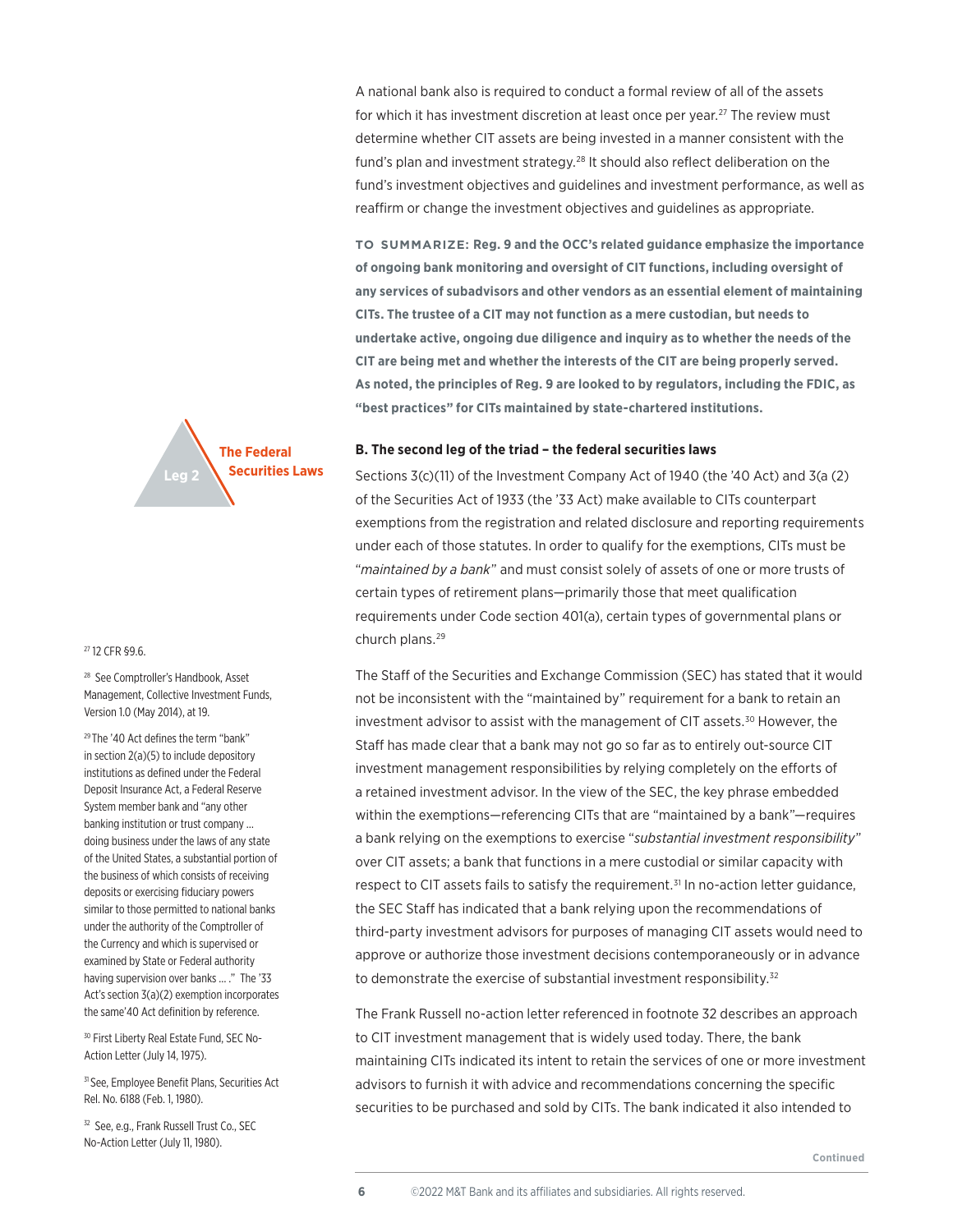#### **The emergence of modern CITs**



utilize consulting services provided by a non-bank affiliate to identify and evaluate the investment advisors that it might choose to engage. Importantly, while the bank indicated it expected to rely upon the recommendations furnished by these investment advisors and consultants, it represented that it would retain complete discretion to accept or reject that advice. The bank also represented that it would maintain staffing levels appropriate for making those determinations. In granting the requested no-action relief, the SEC Staff expressed the view that the approach would satisfy the "maintained by a bank" requirement under the Section 3(c)(11) and 3(a)(2) exemptions because the bank's use of staff to oversee and to accept or reject the input of third-party advisors would involve an exercise by the bank of "substantial investment responsibility" over the CIT.<sup>33</sup>

In a 2006 SEC enforcement proceeding involving a common trust fund claiming exemption from registration under section 3(c)(3) of the '40 Act (which contains an identical "maintained by" requirement), the SEC concluded that the requirement would not be satisfied where a trust fund served as an intermediary vehicle for investors to indirectly invest in privately offered investment funds that were unavailable for direct investment.<sup>34</sup> In that case, the SEC expressed the view that the bank did not truly "maintain" the common trust fund but was merely a directed investment arrangement because investors in the fund instructed the trustee as to the ultimate investment of the common trust fund into underlying private investment vehicles.

33 Id.

34 In re Dunham & Associates, Inc., SEC Securities Act Rel. No. 8740 (Sept. 22, 2006).

<sup>35</sup> Great Plains Trust Company, Inc., SEC Release No. 33-10869, 2020 WL 5820419 (Sept. 30, 2020).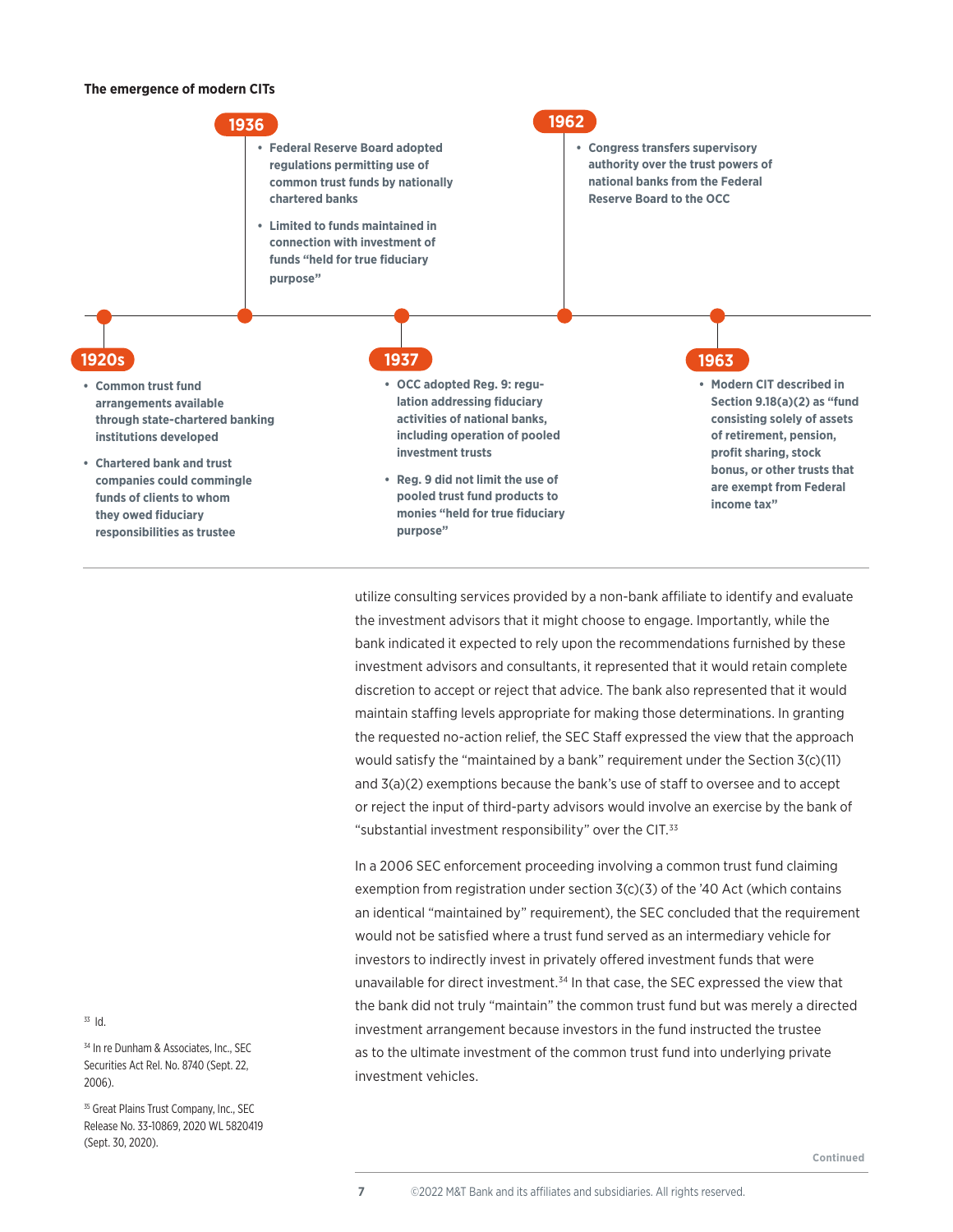More recently, in 2020 the SEC determined that a trustee failed to satisfy the "maintained by" requirement for both its common trust and collective trust funds.<sup>35</sup> In that case, the trust company sponsoring the funds relied upon the services of an affiliated investment advisor to assist with the management of the funds. The SEC faulted the trust company for engaging in only minimal oversight of its investment advisor affiliate, alleging that the advisory affiliate performed virtually all investment activities on behalf of the funds, including investment due diligence, investment selection, purchase and sales activities, and monitoring for performance and risk. The SEC also noted that the trustee's oversight of its advisor affiliate was "cursory," largely limited to the passive receipt of information and reports submitted by the advisor and rarely resulted in any investment changes or feedback to the advisor in respect of the funds' investment strategy. *Id.*

**to summarize: The federal securities laws compliance needs for well-designed and implemented CIT governance practices are clear and unmistakable—CITs are "maintained by a bank" and therefore eligible for the federal securities laws exemptions that may allow for cost savings relative to mutual funds, only where the bank exercises substantial investment authority, including through subadvisor oversight and contemporaneous or advance approval of subadvisor recommendations.** 

# **C. The third leg of the regulatory triad – ERISA**



ERISA assigns fiduciary responsibilities to persons who engage in certain functions, including to persons who exercise authority or control over the management or disposition of the assets of an ERISA-covered plan.<sup>36</sup> Trustees to ERISA-covered plans are *always* fiduciaries.37

Under U.S. Department of Labor (DOL) regulations, where an ERISA-covered plan acquires or holds an investment interest in a common or collective trust fund of a bank, the assets of the plan include both an investment interest in the trust itself and an undivided interest in each of the underlying assets of the trust.<sup>38</sup> Accordingly, whenever a CIT admits one or more ERISA-covered plans as an investor, that CIT instantly becomes an ERISA "plan assets vehicle." Consequently, the CIT trustee is responsible as an ERISA fiduciary to each such participating plan. This contrasts with the ERISA treatment of mutual funds, which are not plan assets vehicles. Therefore, those who are responsible for the management of a mutual fund's asset portfolio, including the mutual fund's investment advisor, are not responsible as ERISA fiduciaries to plans that invest in the mutual fund.

#### **1. ERISA fiduciary duties**

ERISA section 404 imposes standards of conduct on persons who act as fiduciaries. These general fiduciary responsibility provisions include requirements that the fiduciary act prudently, solely in the interest of plan participants and beneficiaries, and for the exclusive purpose of paying benefits under the plan and defraying reasonable expenses.<sup>40</sup> We discuss these responsibilities in more detail below.

36 ERISA § 3(21)(A)(i).

37 29 C.F.R. § 2509.75-8.

38 29 C.F.R. § 2510.3-101(h)(1).

39 Section 401(b)(1) of ERISA excludes a mutual fund's underlying holdings from plan assets treatment. It provides—"in the case of plan which invests in any security issued by an investment company registered under the Investment Company Act of 1940, the assets of such plan shall be deemed to include such security but shall not, solely by reason of such investment, be deemed to include any assets of such investment company."

40 ERISA § 404(a)(1)(A), (B).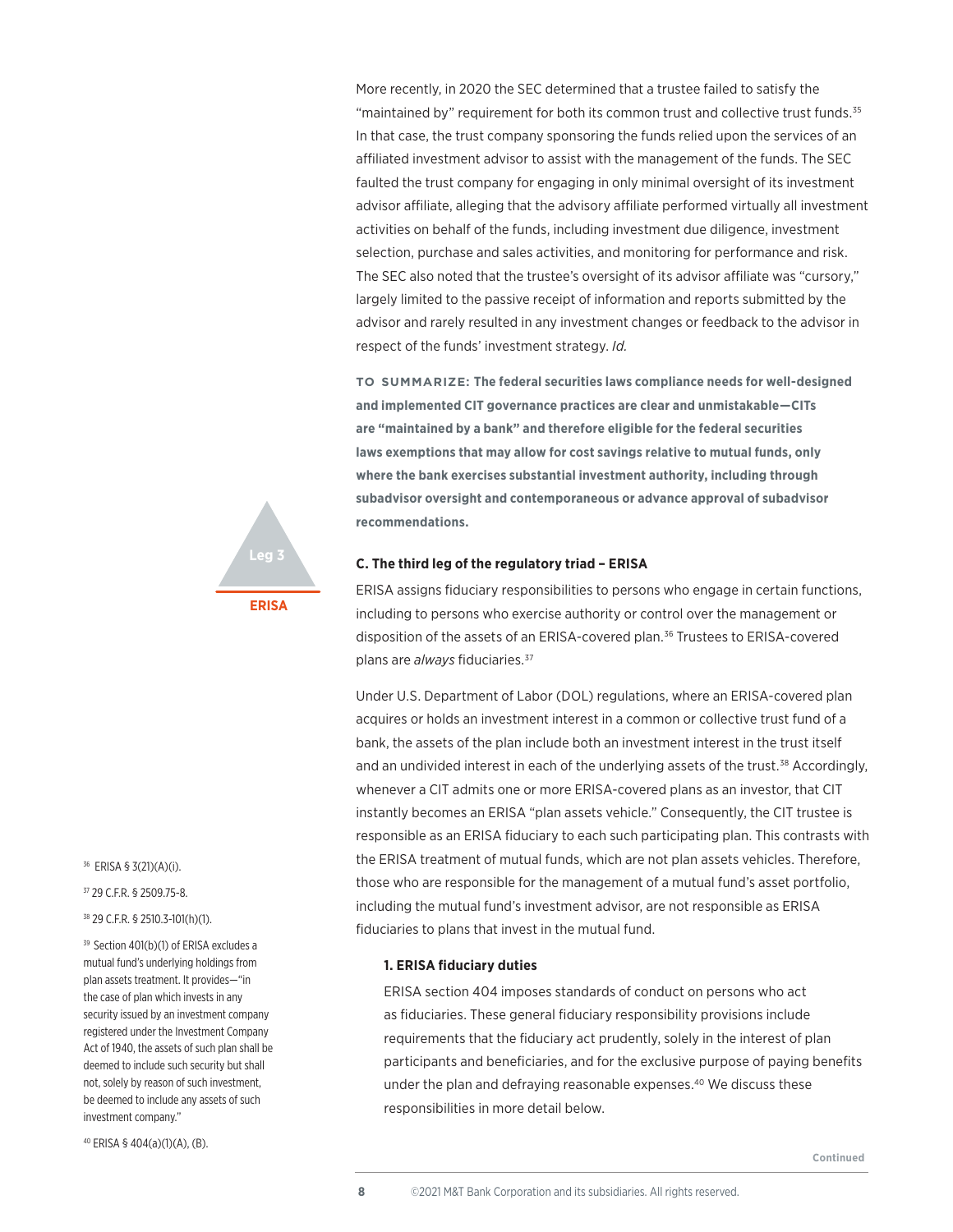#### 41 ERISA § 404(a)(1)(B).

42 See, e.g., In re Unisys Savings Plan Litigation, 74 F.3d 420, 434 (3d Cir. 1996).

43 See DiFelice v. U.S. Airways, Inc., 497 F.3d 410, 420 (4th Cir. 2007); see also Eyler v. Comm'r of Internal Revenue, 88 F.3d 445, 454 (7th Cir. 1996) (a court must consider whether a fiduciary "employed the appropriate methods").

44 DOL Field Assistance Bulletin 2003-02 (Nov. 22, 2003).

45 See, e.g., Chao v. Hall Holding Co., 285 F.3d 415, 430 (6th Cir. 2002); Howard v. Shay, 100 F.3d 1484, 1489 (9th Cir. 1996).

46 Martin v. Feilen, 965 F.2d 660, 670 (8th Cir. 1992) (securing an independent assessment from a financial advisor or legal counsel is not a complete defense to a charge of imprudence); DiFelice v. U.S. Airways, Inc., 2007 WL 2192896 at \*8 (4th Cir. 2007) (although plainly independent advice provides evidence of a thorough investigation, it is not a "whitewash").

47 ERISA § 404(a)(1)(A).

48 Donovan v. Bierwirth, 680 F.2d 263, 271 (2d Cir.), cert. denied, 459 U.S. 1069 (1982).

49 Id., at 271.

50 Rozo v. Principal Life Ins. Co., No. 4:14-cv-00463-JAJ, 2021 WL 1837539, at \*20 (S.D. Iowa Apr. 8, 2021).

# *a. Duty of prudence*

ERISA fiduciaries must act "with the care, skill, prudence, and diligence under the circumstances then prevailing that a prudent man acting in a like capacity and familiar with such matters would use in the conduct of an enterprise of a like character and with like aims."41 In considering whether a fiduciary has acted in a manner that satisfies the duty of prudence under section 404, courts generally focus on the fiduciary's conduct in arriving at a decision, not on the decision's results. In this regard, courts frequently inquire as to whether a fiduciary used appropriate methods to investigate and determine the merits of a particular decision.<sup>42</sup> Whether a fiduciary acted prudently depends on "whether the fiduciary engaged in a reasoned decision-making process, consistent with that of a prudent man acting in a like capacity."43

The DOL has indicated that a fiduciary's obligation to carry out its duties "prudently" is generally met to the extent that the fiduciary follows a "procedurally prudent" process by (i) gathering relevant information, (ii) considering all available courses of action, (iii) consulting experts where appropriate, and (iv) making a reasoned decision based on all relevant facts and circumstances. Such a process should be designed to avoid selfdealing, conflicts of interest, or other improper influence.<sup>44</sup>

A fiduciary may choose to obtain independent financial or legal advice to assist it in managing its responsibilities. Some courts have indicated that the act of seeking out such advice is demonstrative of having undertaken a prudent and thorough investigation.<sup>45</sup> However, most courts have regarded the mere act of obtaining advice from an independent advisor as insufficient, in and of itself, to establish that a fiduciary acted prudently.46

# *b. Duty of loyalty*

ERISA's fiduciary duty of loyalty requires plan fiduciaries to act for the "exclusive purpose of providing benefits to participants and beneficiaries; and defraying reasonable expenses of administering the plan."47 This duty of loyalty has been described to require that fiduciaries act with an "eye single" to the interests of plan members and beneficiaries and without regard to the interests of any other persons.<sup>48</sup> However, a fiduciary action that "incidentally benefits" the interests of the fiduciary itself does not violate the exclusive purpose rule where the fiduciary reasonably concludes, following prudent inquiry, that the action is in the best interests of the plan participants and beneficiaries.49 A recent court decision noted that a fiduciary's adherence to a demonstrably prudent decision-making process provides an inference that that ERISA fiduciary's motive was to act "in the interest of the participants."50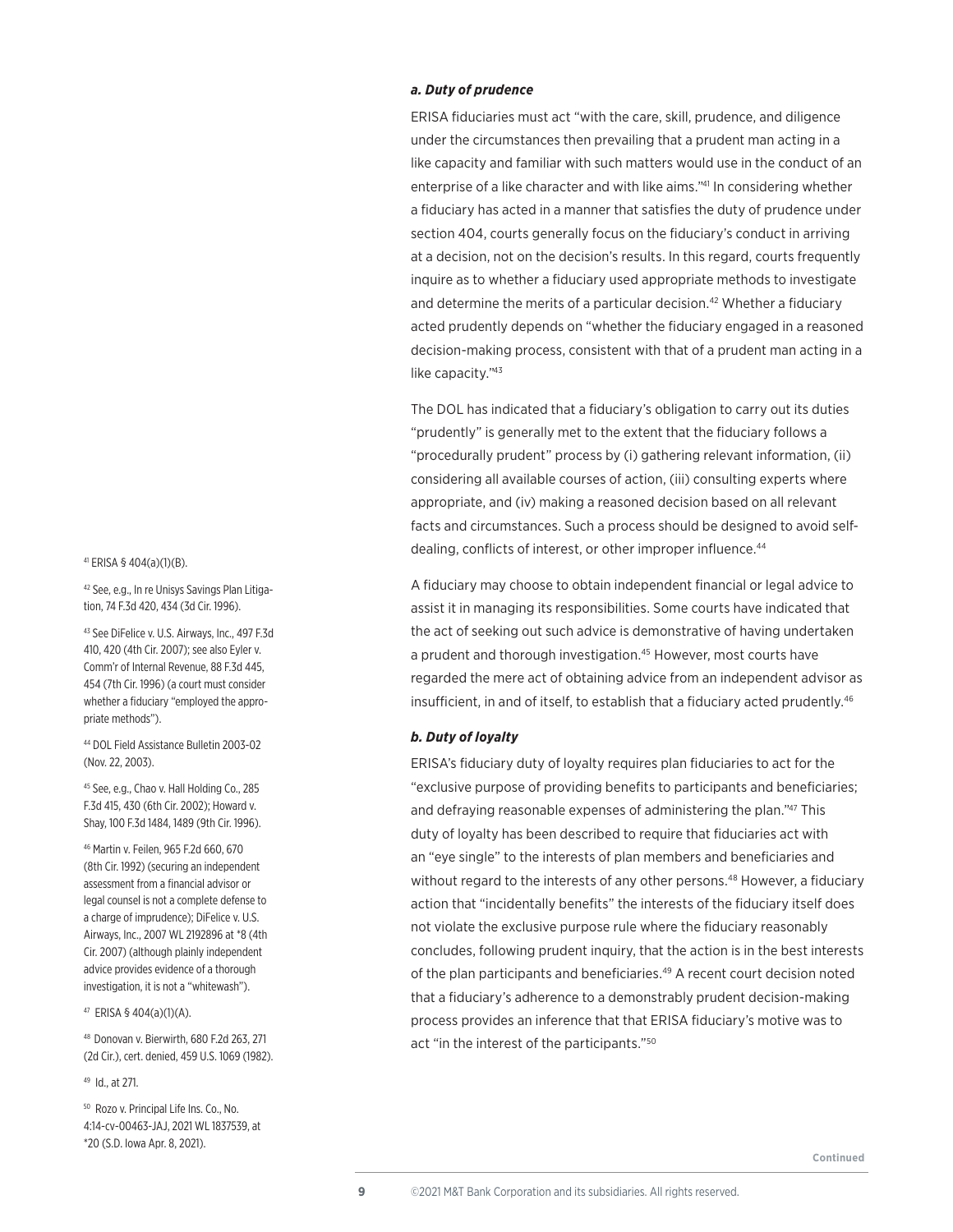#### **2. Duty to avoid prohibited transactions**

The general fiduciary responsibility requirements of ERISA are supplemented by rules restricting fiduciaries from causing a plan or a plan assets vehicle from engaging in "prohibited transactions." In general, under ERISA, most transactions involving related parties are prohibited unless an applicable statutory or administrative exemption applies. The prohibited transaction rules are contained in two parts: the party-in-interest restrictions under ERISA section 406(a), and the fiduciary self-dealing and conflict-of-interest prohibitions under ERISA section 406(b).

ERISA section 406(a) prohibits a fiduciary from causing a plan to engage in a transaction if the plan fiduciary knows or should know that the transaction will involve, directly or indirectly, one or more of certain categories of transactions with a "party in interest." The term "party in interest" includes fiduciaries, service providers, employers of plan participants, corporations that are 50-percent owned by a party in interest, and employees, officers, directors, and 10-percent owners of certain parties in interest.<sup>51</sup>

Specific transactions prohibited by ERISA section 406(a) include a sale or exchange of property between a plan and a party in interest; a lending or extension of credit between a plan and a party in interest; the provision of services by a party in interest to a plan; and the transfer to, or use by or for the benefit of, a party in interest of any assets of the plan.

ERISA section 406(b) generally prohibits a fiduciary from acting under a conflict of interest. ERISA section 406(b)(1) prohibits a plan fiduciary from dealing with plan assets in the fiduciary's own interest or for the fiduciary's own account. ERISA section 406(b)(2) prohibits a fiduciary from acting on behalf of a party whose interests are adverse to the interests of the plan or its participants in a transaction involving plan assets. ERISA section 406(b)(3) prohibits a fiduciary from receiving consideration for its own personal account from any party dealing with the plan in connection with a transaction involving plan assets. The DOL has explained that a violation of ERISA section 406(b) will occur when a fiduciary uses the authority, control, or responsibility that makes the person a fiduciary in a transaction where the fiduciary has interests that may affect its best judgment as a fiduciary.52

**to summarize: Under ERISA, banks that maintain CITs are responsible as fiduciaries when they manage the assets of those plans. As such, banks are required to manage those assets prudently, solely in the interests of the plans, and in a manner that avoids giving rise to a non-exempt prohibited transaction. While the common practice of engaging one or more expert investment advisors to assist the bank in its management role is consistent with the principles of prudence, it is insufficient, in and of itself, to discharge that duty. Consistent with the duties of prudence and loyalty that ERISA imposes, where a fiduciary relies upon an expert, including a subadvisor, it is obligated to evaluate and consider the expert advice and recommendations that it rights** ERISA § 3(14). **ERISA § 3(14).** The summan service of the service of the provider(s) of that advice. Such a process including the qualifications of the provider(s) of that advice. Such a process

52 29 C.F.R. § 2550.408b-2(e).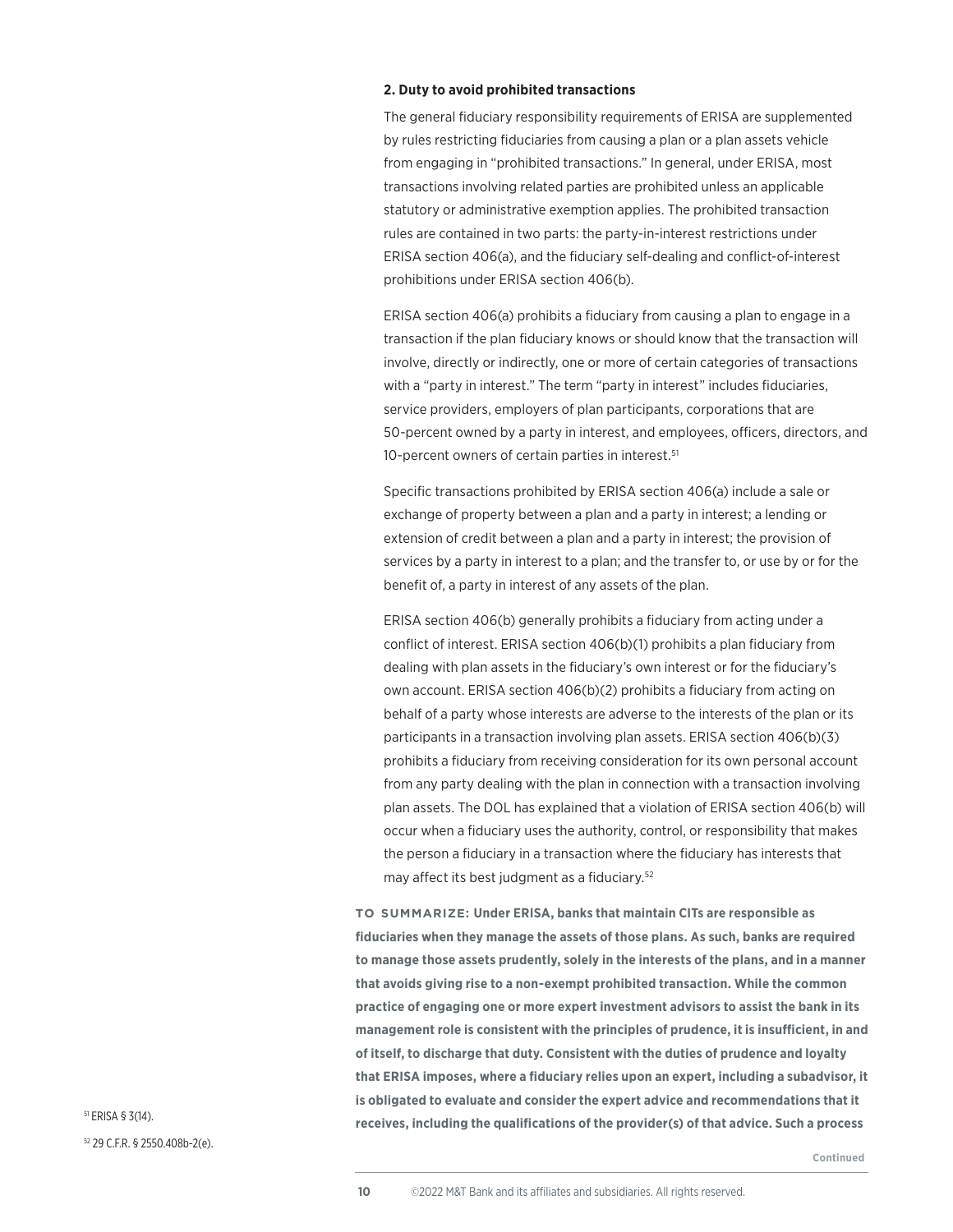# **Demonstrating prudent oversight through solid CIT governance**

Adopting and applying sound policies and procedures

| <b>Governance approaches</b>               | <b>Best practices</b>                                                                                                                                                                                      |
|--------------------------------------------|------------------------------------------------------------------------------------------------------------------------------------------------------------------------------------------------------------|
| <b>Banking and securities</b><br>laws      | Maintain "exclusive management" authority over the CIT, subject to its powers<br>of prudent delegation                                                                                                     |
| <b>Federal securities laws</b>             | Bank must in fact "maintain" the CIT by exercising "substantial investment<br>responsibility" over CIT Assets                                                                                              |
| <b>ERISA fiduciary</b><br><b>standards</b> | Trustee of CIT to manage the CIT's affairs in a procedurally prudent manner to<br>assure that the stands of conduct applicable under ERISA section 404 are met<br>and prohibited transactions are avoided  |
| <b>Bank organizational</b><br>structure    | Establish appropriate structure for CIT governance, with clear delineation of<br>authority, responsibility, and accountability                                                                             |
| <b>Third-party oversight</b>               | Designate an officer or committee to periodically check that the third-party<br>vendor has adequate systems and executing proper procedures for things such<br>as trading and determining plan eligibility |
| <b>Subadvisor oversight</b>                | Periodic reviews of subadvisor performance, style consistency, and investment<br>of fund assets in a manner consistent with investment quidelines                                                          |

**would also seek to avoid non-exempt prohibited transactions. Well-governed bank CITs apply these principles by engaging in regular oversight of expert subadvisors and of their recommendations and by taking appropriate steps to ensure ongoing compliance with applicable prohibited transaction exemptions.**

# **III. Demonstrating Prudent Oversight Through Good CIT Governance**

As noted above, this paper uses the term "governance" to refer to the policies and procedures banks and trust companies may utilize for purposes of overseeing and authorizing decision-making on behalf of CITs. Good governance is the means by which CIT trustees demonstrate adherence to the active due diligence and prudent oversight principles that are a thematic focus under each leg of the regulatory triad.

While there are a number of governance approaches available, the decision on which approach to use partially depends on the facts and circumstances of each financial institution that sponsors CITs. Whatever the approach to governance, the overriding regulatory directives that some appropriate governance be maintained under each leg of the regulatory triad described above is clear.

First, as a matter of federal banking regulation, the OCC has made clear that the bank, through its board of directors and the board's assigned directors, officers, employees or committees, must maintain "exclusive management" authority over all CITs, subject to its powers of prudent delegation; state banking regulators generally conform to the OCC's rules. Second, for purposes of maintaining compliance with applicable exemptions from registration under the federal securities laws, the bank must in fact "maintain" the CIT by exercising "substantial investment responsibility" over CIT assets. Third, as an ERISA fiduciary, it is incumbent upon the CIT trustees to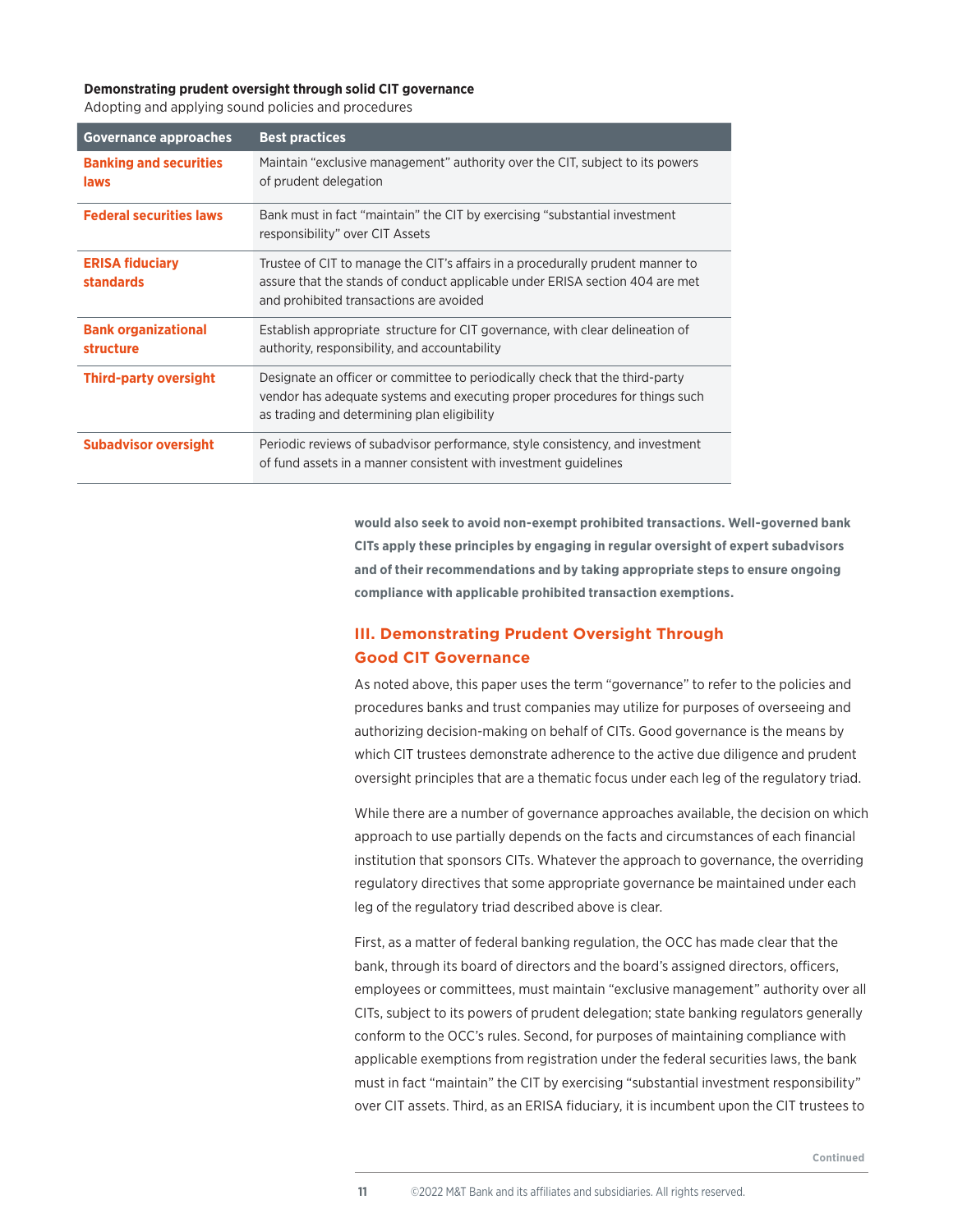manage the affairs in a procedurally prudent manner to assure that the standards of conduct applicable under ERISA section 404 are met and that non-exempt prohibited transactions are avoided.

The OCC does not prescribe a one-size-fits-all approach to governance. Instead, it notes that governance structures and practices should keep pace with changes in size, risk profile, and complexity relevant to a financial institution and its businesses.53 Typically, the bank's board of directors establishes an appropriate organizational structure for CIT governance, with clear delineation of authority, responsibility, and accountability.

Many, if not most, financial institutions choose to implement a committee structure for CIT oversight purposes. These oversight committees approve and implement policies and procedures, including policies and procedures for selecting and monitoring subadvisors. Committees may also establish subgroups, or subcommittees, charged with specific areas of responsibility.

The authorities assigned to a committee are typically outlined in a charter document that would preferably afford some level of flexibility for the delegation of responsibilities. Ideally, delegations should be appropriately documented to make clear that the committee has selected a delegate to act on its behalf for a specific function. Documentation should also define the scope and extent of the delegated functions and be executed by both the committee and the delegate. After a committee has been established, it should meet on a regular basis and maintain meeting minutes to document its decision-making process.

A critical aspect of good fiduciary governance is ensuring that CIT fiduciary oversight functions have been *specifically* assigned to one or more designated committees, subcommittees and/or delegated personnel—and that those designees or delegees are actively performing the oversight functions for which they are responsible and regularly reporting back. This involves periodic checking by the bank's senior management to make sure that those responsible for CIT governance are fully informed about the specific oversight functions arising under applicable law; have taken the necessary steps to ensure that those specific oversight functions have been assigned; and that the personnel responsible for those assignments are actually performing the assigned functions. While a complete description of all oversight functions applicable to CIT governance is beyond the scope of this paper, we have listed several key fiduciary oversight items below.

As noted, Reg. 9 provides that a national bank may use qualified personnel and facilities of affiliates to perform services related to the exercise of its fiduciary powers. The OCC has emphasized that such personnel need to be qualified and competent, and should perform appropriately.<sup>54</sup> They must also comprehend the bank's mission, values, principles, policies, and practices.<sup>55</sup> A national bank may also, pursuant to a written agreement, purchase services related to the exercise of fiduciary powers from another bank or other entity.<sup>56</sup> However, the use of thirdparty services in connection with the operation of CITs remains subject to meeting

53 Comptroller's Handbook, Safety and Soundness, Corporate and Risk Governance Version 2.0 (July, 2019) at 1.

54 Comptroller's Handbook, Asset Management, Collective Investment Funds, Version 1.0 (May, 2014), at 32 (emphasizing the need for national banks to attract, develop, and retain appropriately qualified personnel).

55 Id.

56 12 C.F.R. § 9.4.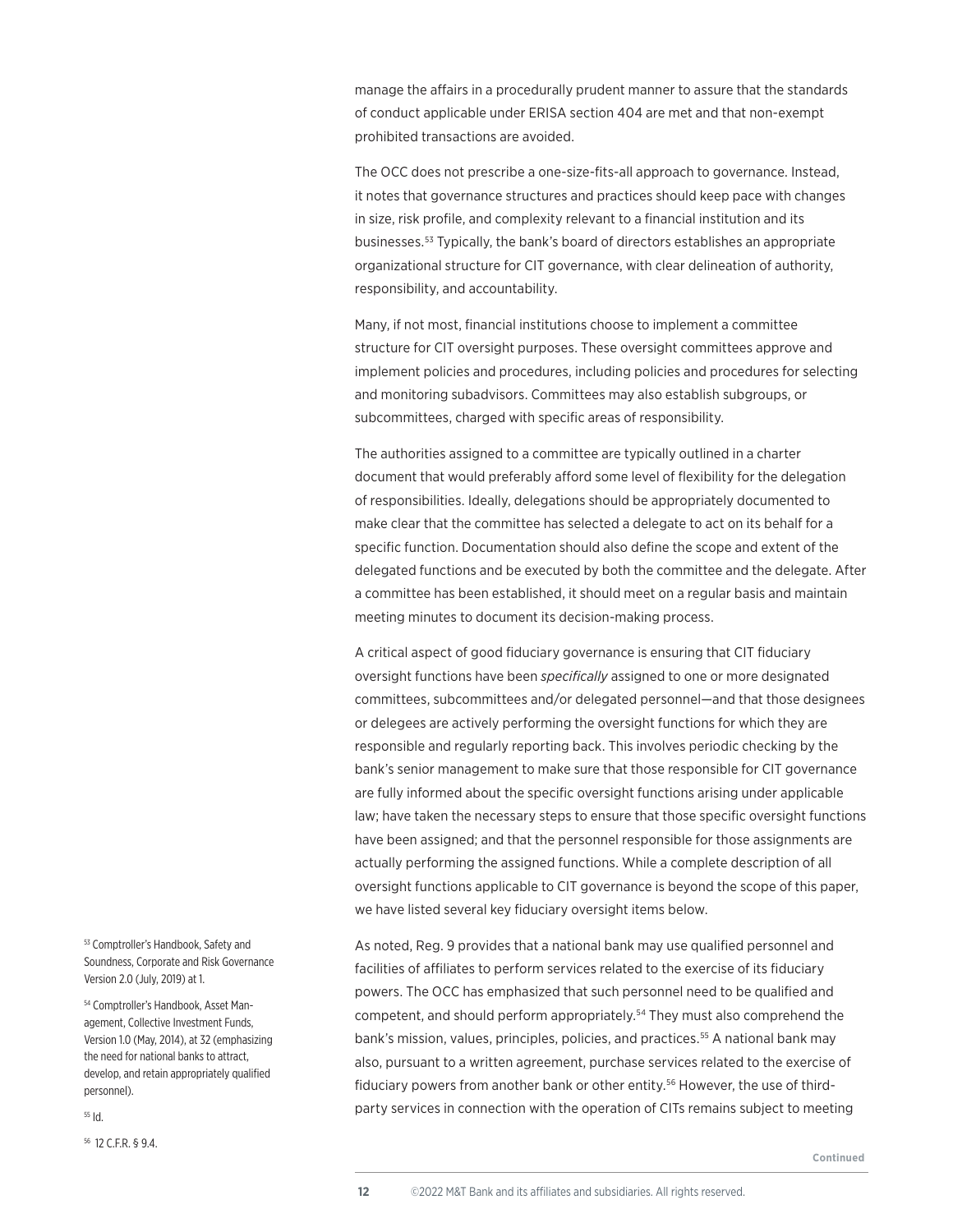the "exclusive management" requirement under section 9.18(b)(2). To the extent third parties are being utilized, the governance structure should assign or otherwise make provisions for overseeing those vendors for purposes of assuring that they are conducting their services in a sound manner and in compliance with applicable law.

For example, if CITs rely on third-party intermediaries to serve as conduits between participating plans and the bank, an appropriate governance mechanism would be to designate an officer or committee to periodically check that the third-party vendors have adequate systems in place to assure that only eligible plans are admitted to participate in CITs. Similarly, periodic checks should be made to assure that third-party vendors are executing CIT admissions and withdrawals on a timely basis, monitoring trading activity to guard against "late trading" and "markettiming" abuses, and correctly assessing and collecting fees. The appropriate officer or committee should document that these checks have taken place.

With respect to the use of subadvisors, we have noted above that the OCC is concerned that banks not "rent their charters" to third-party registered investment advisors seeking to use the bank's status as a fiduciary to sponsor one or more funds on their behalf.<sup>57</sup> Periodic reviews of subadvisor performance, style consistency, and investment of fund assets in a manner consistent with applicable investment guidelines would be consistent with the prudent exercise of oversight responsibilities. These reviews should be documented in meeting minutes, written reports, or both. The bank's governance structure should assign responsibility for regular comparisons of subadvisor performance to benchmarks to the appropriate officers or committee members. The structure should also assign responsibility for supervising and being able to describe how an appropriate benchmark was selected.

As a matter of federal securities law compliance, it is critical that the bank's governance process provide for ongoing receipt and review of subadvisor trades, consistent with its obligation to exercise substantial investment responsibility over CITs. It would be consistent with sound governance to contemporaneously review the trades for consistency with CIT's investment guidelines, to make sure they are not otherwise imprudent and to take appropriate steps to set aside or reverse problematic trades should they arise.

The focus on process and procedure that comes with good CIT governance is consistent with adherence to the ERISA duty of prudence, which has a strong process orientation. In addition, and as noted, adherence to a rigorous oversight process is also useful in demonstrating adherence to the ERISA duty of undivided loyalty, as well as in monitoring for compliance with applicable prohibited transaction exemptions.

A sound governance structure involves identifying the ERISA-prohibited transaction exemptions relied upon by CITs, assuring that the scope of relief afforded by the exemptions is sufficient to cover necessary CIT transactions, and that the CIT is meeting applicable conditions for relief. Where a subadvisor or another third party is responsible for prohibited transaction exemption compliance, good governance

57 See OCC Bulletin 2011-11, Collective Investment Funds and Outsourced Arrangements (a bank's delegation of its responsibilities to a third party does not relieve the bank of its responsibilities as a fiduciary).